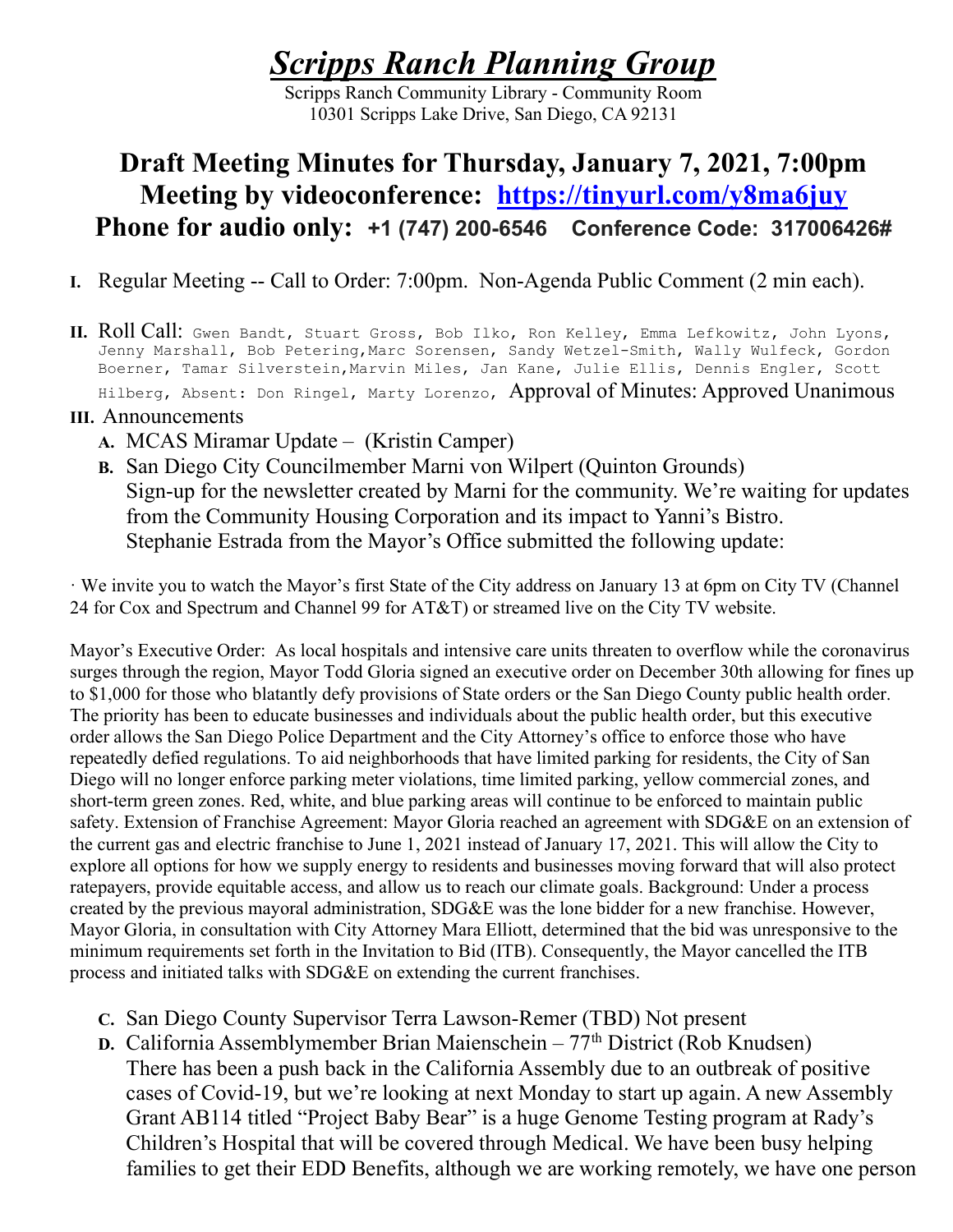in the office every day. If you know of someone who needs help with this program, send them my way.

- E. United States Congressman Scott Peters (Jessica Brown) Not present
- F. San Diego City Attorney (A. Council) Not present
- G. Miramar Ranch North Planning Committee: Not present

### IV. Information and Action Items:

A. Action: Parks Master Plan – PARC (Parks and Recreation Coalition) presentation.

V. Public Transparency: Involve Recreation Advisory Groups and Community Planning Groups Funding:

1.Bring forward funding, prioritization framework, and other implementing mechanisms (Council Policies) concurrently with PMP/RE

2.What is correct DIF discount on the land component (in the Nexus study)?

3.Retain Recreation Element policy to do nexus study for non-residential park DIFs

4.Apply Land Value Recapture in future up-zones

5.Require minimum payment into Citywide Park Fee for on-site developments Standards:

- B. Retain acreage standard
- C. Separate land metrics from amenity metrics
- D. Separate DIF usage from Community Planning usage

Control commercialization

Other: Equity, Historic Resources, MSCP, Design Review, Disclosure of data and assumptions, Reporting/Oversight

Approve support as presented. Motion/2nd: Silverstein/Lyons 16-0-0 Approved

E. Action: Letter in support of Environmental Services workers. (Sandy Wetzel-Smith) I am asking to have the Planning Group send a letter to Environmental Services stating the following. "Thanks to the Trash Collection Crews (Trash, Recycling, and Greenery) for their hard work, long hours, and commitment to keeping our neighborhoods clean and healthy. We recognize and understand the conditions under which they are working (longer routes with heavier schedules) along with an understanding of how important their efforts are to our Community. Please accept our appreciation for all of their work and our respect for their friendly and helpful attitudes."

Motion/2nd: Silverstein/Ellis 16-0-0 Approved

## VI. Reports:

- A. SR LMD-MAD (M. Sorensen) –We're holding our own as the budget goes.
- B. MCAS Miramar (J. Lyons) No meetings held due to Covid-19.
- C. Ad Hoc Committee on Fire Safety (S. Wetzel-Smith) Working with the Fire Dept. to develop an App, similar to the Evacuation Plan that we created and it below the standard for the county. The App should show where the fires are located on a map, where it's headed, surface street traffic and lots more information to come.
- D. Ad Hoc Committee on Chabad Educational Complex (E. Lefkowitz) Not present
- E. Ad Hoc Committee on Carroll Canyon Center (W. Wulfeck) Construction in progress
- F. Ad Hoc Committee on Scripps Ranch Technology Park (D. Ringel) Quinton gave update, stated the Long design of the Central Median was chosen. Stay tuned for more information.
- G. Chairperson's Report: SRPG has upcoming elections in March 2021. This year we have at least two new candidates interested in running for a board seat. We currently have 10 seats open for election, 3 incumbents are over 8 years of service that will that have to sit out one year as the two new candidates will be seated first before the termed out incumbents. As